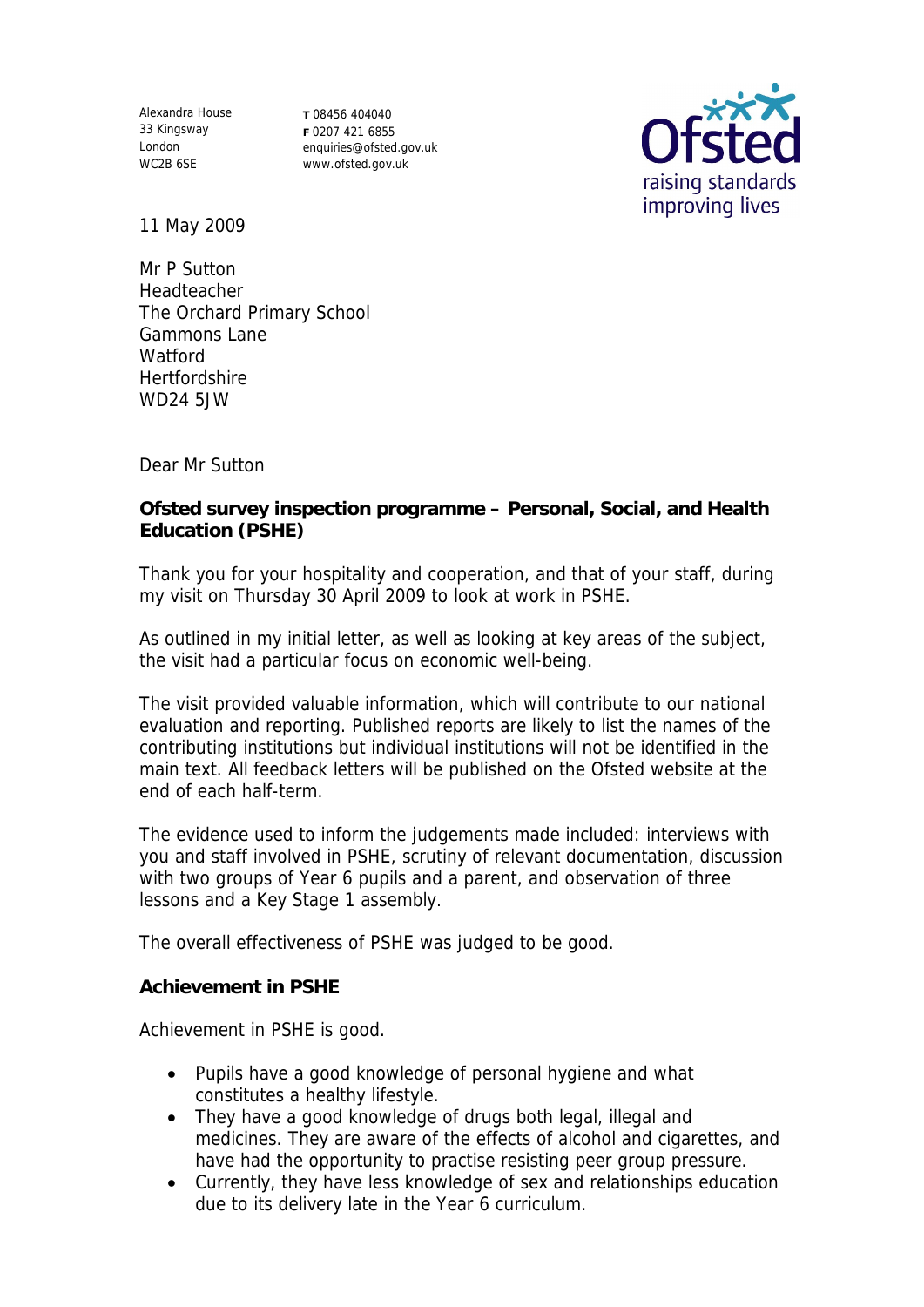- Pupils develop confidence and self-esteem as they move through the school due to the good range of leadership opportunities provided.
- Pupils develop good social skills. They are polite, articulate and respect the views of others.

**Quality of teaching and learning of PSHE**

The quality of teaching and learning is good.

- Teachers plan for a number of stimulating activities in lessons, the best of which consolidate learning.
- Good questioning strategies are used in most lessons and on-going assessment is well used to check for understanding.
- Teachers develop good relationships with all pupils and as a result, pupils behave well in PSHE lessons.
- In a minority of lessons, learning objectives are not sufficiently clear or measurable.
- There were missed learning opportunities in some lessons due to excessive teacher talk.

**Quality of the curriculum**

The quality of the curriculum is satisfactory.

- The PSHE curriculum is currently being revised to ensure that learning opportunities are maximised. As a result, the scheme of work is currently not sufficiently mapped across the school.
- Whilst relationship education has a high profile in the school, sex and relationship education appears too late in the Year 6 curriculum.
- An increasing number of external agencies are well used to support the PSHE curriculum.
- There is good support for vulnerable pupils and their families when specific social or emotional needs are identified. Non-teaching staff are well used to mentor individuals.

**Leadership and management of PSHE**

Leadership and management of PSHE are satisfactory.

- The new subject leader for PSHE works hard to support individual staff with resources and by disseminating information.
- The PSHE scheme of work and action plan are currently in a developmental stage. The subject leader is developing assessment opportunities.
- There are currently insufficient opportunities for the subject leader to monitor the delivery of PSHE across the school.

**Subject issue: economic well-being**

The development of pupils' economic well-being is good.